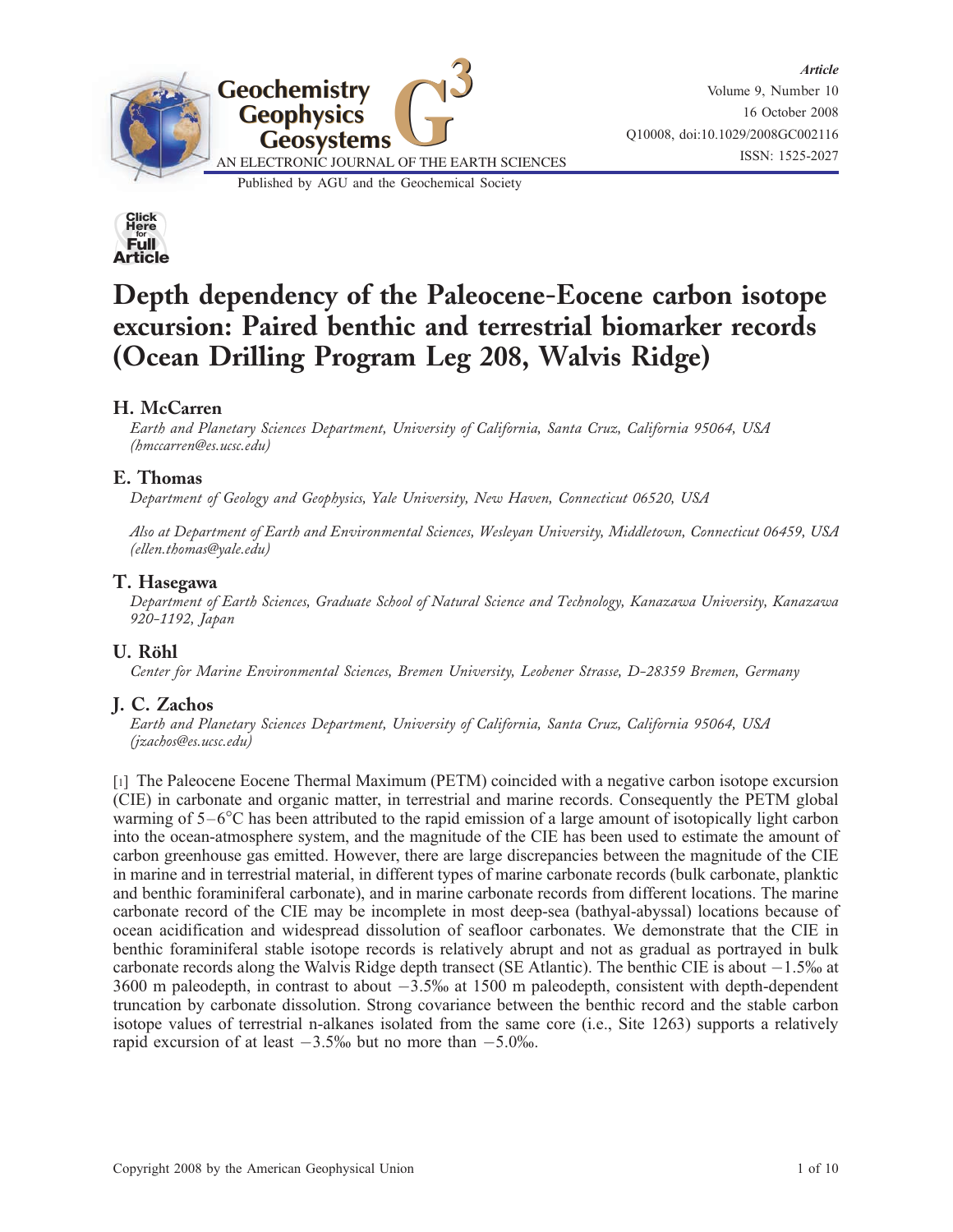Components: 6336 words, 4 figures.

**Geochemistry Geophysics**

Keywords: Paleocene/Eocene thermal maximum; abrupt/rapid climate change; geochemical tracers; paleoceanography; stable isotope chemistry; ODP.

Index Terms: 4948 Paleoceanography: Paleocene/Eocene thermal maximum; 4901 Paleoceanography: Abrupt/rapid climate change (1605); 1041 Geochemistry: Stable isotope geochemistry (0454, 4870).

Received 3 June 2008; Revised 17 August 2008; Accepted 26 August 2008; Published 16 October 2008.

McCarren, H., E. Thomas, T. Hasegawa, U. Röhl, and J. C. Zachos (2008), Depth dependency of the Paleocene-Eocene carbon isotope excursion: Paired benthic and terrestrial biomarker records (Ocean Drilling Program Leg 208, Walvis Ridge), Geochem. Geophys. Geosyst., 9, Q10008, doi:10.1029/2008GC002116.

#### 1. Introduction

[2] The Paleocene Eocene Thermal Maximum (PETM;  $\sim$  55 Ma) has received much attention due to its similarities to expected future global warming forced by the emission of greenhouse gases from fossil fuel burning. The PETM was characterized by  $\sim$ 5-6°C warming of the deep sea [Kennett and Stott, 1991; Norris and Röhl, 1999; Thomas et al., 1999; Thomas and Shackleton, 1996; Tripati and Elderfield, 2005] massive and widespread dissolution of seafloor carbonates [Thomas, 1998; Thomas and Shackleton, 1996; Zachos et al., 2005; Zeebe and Zachos, 2007] and a large negative carbon isotope excursion (CIE). Carbonate dissolution in combination with a CIE can be explained by the rapid release of thousands of Gigatons (Gt) of isotopically depleted carbon to the ocean/atmosphere [e.g., Dickens, 2003]. Several possible sources for this carbon have been suggested, including methane hydrates [Dickens et al., 1995], burning of terrestrial biomass [Kurtz et al., 2003], thermal combustion of organic matter [Svensen et al., 2004], an impacting comet [Cramer and Kent, 2005], and flood basalt volcanism [Storey et al., 2007].

[3] The average global magnitude of the CIE can be used to constrain the source, isotopic signature, and mass of carbon released [e.g., Pagani et al., 2006a], but a problem with such calculations is that the observed magnitude of the CIE varies by type and location of record. Some species of planktonic foraminifera represent the surface ocean reservoir, whereas bulk carbonate and other planktonic foraminifera record conditions in the deeper thermocline. Furthermore, these records may be influenced by local productivity and surface water stratification. Bulk carbonate and planktonic foraminiferal records show excursions between 2.0% to 4%. The CIE magnitude in benthic foraminifera averages 2% to 3% in many deep-sea sections [Nunes and Norris, 2006; Thomas and Shackleton, 1996] but reaches  $\sim$  4–5‰ in a New Jersey shelf record [Cramer and Kent, 2005; John et al., 2008; Zachos et al., 2006]. An even greater inconsistency exists between marine and terrestrial carbon isotope records (e.g., organic matter, soil carbonate nodules, herbivore teeth), the latter showing excursions of  $5-6\%$  [e.g., *Bowen et al.*, 2006].

[4] This discrepancy has been attributed to overestimates of the magnitude of the CIE in the terrestrial record caused by changes in humidity, precipitation patterns, and/or changes in isotope discrimination during photosynthesis at high  $CO<sub>2</sub>$ levels and/or changes in plant community composition [e.g., Pagani et al., 2006a, 2006b; Schouten et al., 2007; Smith et al., 2007]. However, the marine record (especially bulk carbonate material) may underestimate the magnitude of the CIE because of damping (e.g., by bioturbation) and truncation (by dissolution) of the carbonate records [e.g., Pagani et al., 2006b; Zachos et al., 2005; Zeebe and Zachos, 2007].

[5] Constraining the rate and magnitude of the CIE in the largest ocean-atmosphere carbon reservoir, the dissolved inorganic carbon in the deep ocean, is of great importance for evaluation of the globally averaged magnitude of the CIE. Dramatic shoaling of the carbonate compensation depth (CCD) caused dissolution of carbonate deposited before the PETM event (''burn-down''), as well as during the initial stages of the event. The fidelity of the benthic deep-sea isotope reconstructions is also compromised by the severe extinction and mass migration of benthic foraminifera [e.g., Thomas, 1998, 2007]. Directly after the extinction, assemblages were dominated by minuscule, thin-walled species, and species commonly used for isotope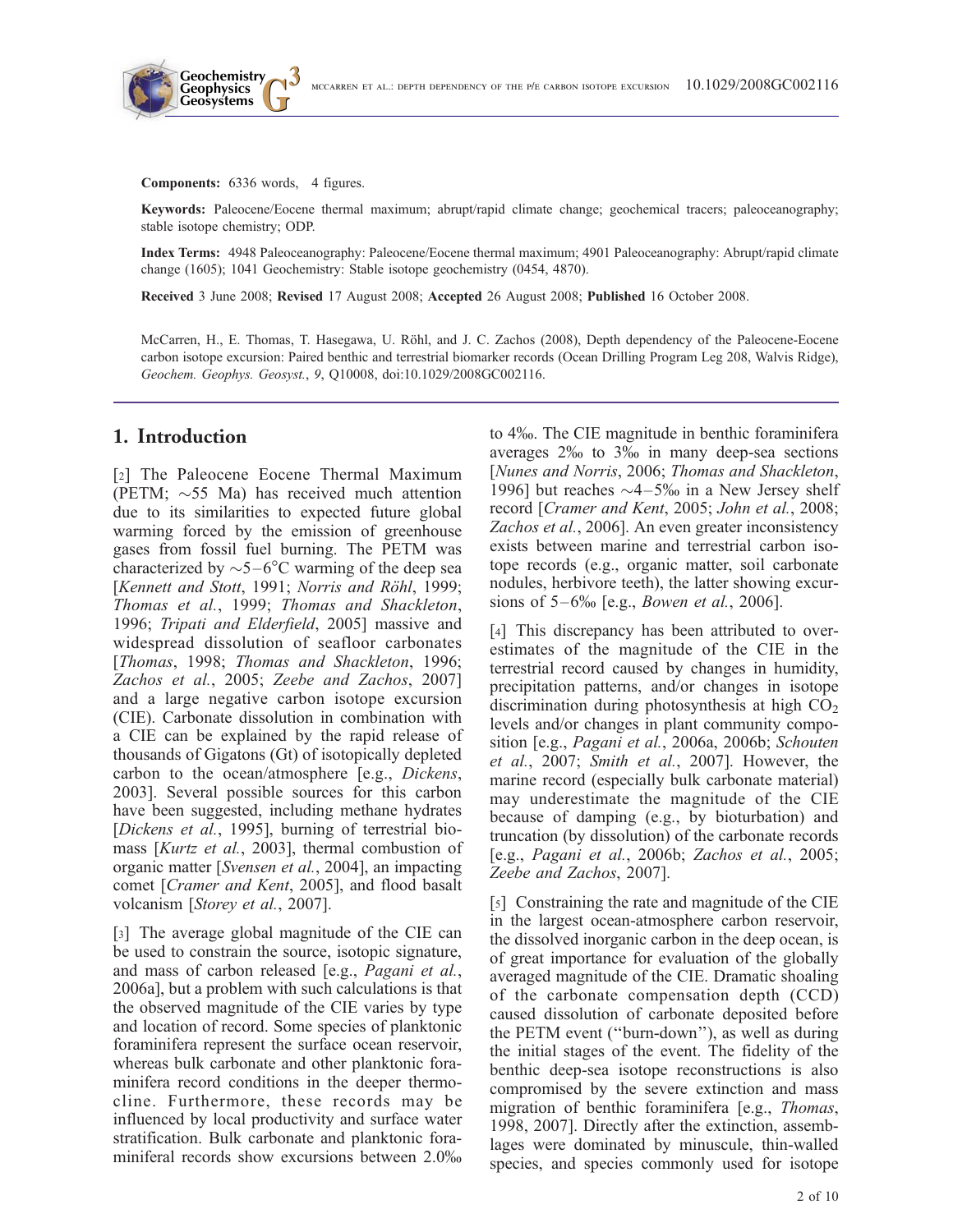

55.0 Ma Reconstruction

Figure 1. Paleogeographic reconstruction 55 Ma showing sites included in this study (http://www.odsn.de/odsn/ services/paleomap/paleomap.html).

analysis were rare, very small, or absent in the "peak-CIE," even at locations little affected by dissolution such as Site 690 [e.g., Thomas, 2003] and Shatsky Rise sites [e.g., Takeda and Kaiho, 2007]. Because of these problems, most deep-sea carbonate carbon isotope records suffer from a gap in data across the early part of the CIE, so that the most extreme values may not be represented in these records. Many shallower marine records also show severe dissolution [Thomas, 1998], e.g., section Zumaya, Spain [Schmitz et al., 1997] at paleodepth of about 1000 m, as well as middle eastern sections at shelf depths [e.g., Dupuis et al., 2003].

[6] In order to evaluate the influence of dissolution on the deep-sea CIE, we studied three sites along a depth transect on Walvis Ridge in the SE Atlantic, over a paleodepth range including 1500 m (Site 1263), 1850 m (Site 1265), and 3600 m (Site 1262) (Figure 1) [Zachos et al., 2004]. As the Atlantic Basin widened by ocean spreading, hot spot volcanism created the Walvis Ridge [Rabinowitz and Simpson, 1984]. A simple thermal subsidence model applied to this aseismic mid ocean ridge indicates approximately 1.1 km of subsidence since the Maastrichtian, providing the basis for paleodepth estimates [Moore et al., 1984; Zachos et al., 2004]. Previous drilling in the same region at DSDP Site 525 ( $\sim$ 1250 m paleo water depth) provided one data point with an extremely low  $\delta^{13}$ C value [*Thomas and Shackleton*, 1996]. These data suggested a correlation between depth and CIE magnitude but lacked geographically constrained sites with which to compare and contrast. The CIE is characterized by a clay layer that increases in thickness with water depth [Zachos et al., 2005]. We compare our benthic data with recently published  $\delta^{13}$ C data of *n*-alkanes derived from terrestrial leaf waxes extracted from Site 1263 cores [Hasegawa et al., 2006]. Together, these records provide a unique opportunity to evaluate the variability of the CIE magnitude with depth and across different proxies.

# 2. Methods

[7] The PETM was continuously sampled in cores recovered at Sites 1262 (4759 m depth), 1263 (2717 m), and 1265 (3083 m), and divided into sample slices of 1 cm thickness [Zachos et al., 2005]. Long-term Paleogene sedimentation rates along Walvis Ridge average 12–15 m/Ma [Zachos et al., 2002], providing a temporal resolution of  $\sim$ 1.5–3.0 ka. Samples were washed and sieved, then the  $>63 \mu m$  fraction was picked for specimens of Nuttallides truempyi and Oridorsalis umbonatus, long ranging species that survived the benthic foraminiferal extinction event. Small, thin-walled individuals of these species were present in the low-carbonate samples deposited during the CIE. The most clay-rich samples were barren of benthic and planktonic foraminifera, with sampling gaps from roughly 139.76–140.14 m composite depth (mcd) at Site 1262 (38 cm) to 335.58–335.71 mcd at Site 1263 (13 cm). It is possible in some cases to obtain isolated specimens of calcareous fossils from layers of sediment containing low carbonate concentrations (<1 wt%  $CaCO<sub>3</sub>$ ). Weight percent carbonate measurements are made with a comparatively small amount of sample (1g or less), that is statistically unlikely to contain one of few foraminifera contained in the 10 cc total sample volume. Stable isotope analyses of bulk material from horizons with low carbonate content are similarly problematic, requiring a greater volume of material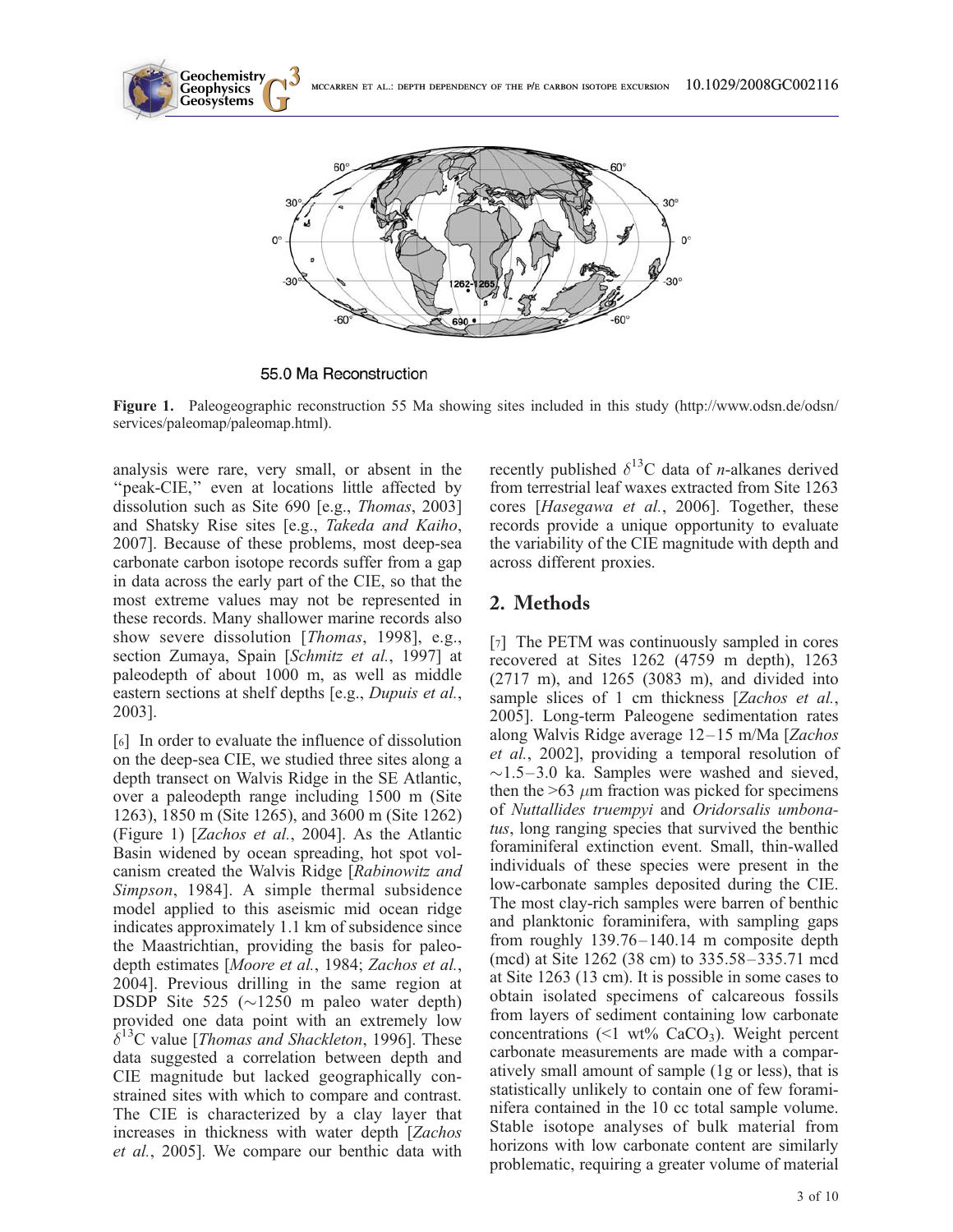

**Geochemistry Geophysics**

Figure 2. The  $\delta^{13}$ C and weight percent calcium carbonate (wt.  $\%$  CaCO<sub>3</sub>) data for ODP Leg 208 Sites 1263, 1265, and 1262 plotted versus depth. Bulk isotopes and wt. %  $CaCO<sub>3</sub>$  are from Zachos et al. [2005]. Dashed red line indicates unconformity at Site 1265.

to conduct the analysis. Stable isotope analyses of multispecimen and a few single specimen samples were performed on an Autocarb coupled to a PRISM mass spectrometer at the UCSC SIL facilities. All values are reported relative to the VPDB standard. Analytical precision based on replicate analyses of in-house standard Carrara Marble (n = 59) and NBS-19 (n = 8) averages 0.04‰ (1 $\sigma$ ) for  $\delta^{13}$ C and 0.07‰ (1 $\sigma$ ) for  $\delta^{18}$ O. O. umbonatus stable isotope values were adjusted to allow for direct comparison to N. truempyi using the relative offset [O. *umbonatus* +0.42] for  $\delta^{13}C$  and [(O. umbonatus  $-0.36/0.79$ ] for  $\delta^{18}$ O [Katz et al., 2003].

[8] Single specimen analyses are especially useful when attempting to characterize environmental variability across small spatial and bathymetric gradients, for example in tracing the source and progression of methane gas release [Thomas et al., 2002]. However, in this study, multispecimen analyses of monospecific samples proved more desirable for two reasons. First, in order to isolate an average, global value for the PETM CIE, it was important that data points must reflect an average value, eliminating bias from small-scale ocean chemistry variability or sediment diagenesis. Second, and most importantly, the majority of analyses have been conducted on very small specimens of N. truempyi or O. umbonatus that simply did not contain sufficient mass to analyze singly. This is especially relevant across the PETM event where the foraminifera appear to have had difficulty calcifying and/or the sediments have been subject to dissolution post deposition. In the interest of consistency, stable isotope analyses are almost exclusively conducted on multispecimen samples throughout this study. In several samples (seven) at Site 1263, however, a large  $(>5 \mu g)$  single specimen was found and analyzed. These particular samples fall outside the plotted depth range of Figure 2 but are indicated on Table S1 in the auxiliary material<sup>1</sup> with italics.

[9] The long-chain *n*-alkane carbon isotope data  $(n-C_{29}, n-C_{31}, \text{ and } n-C_{33})$  were generated on thirteen 5 cm long quarter-round samples taken across the PETM section of core recovered from Site 1263. See Hasegawa et al. [2006] for detailed descriptions of preparation and analytical techniques employed during terrestrial biomarker analysis.

[10] Advanced X-ray fluorescence (XRF) scanning of cores from Leg 208 and Site 690 have provided high resolution Fe and Ba data, suitable for detailed cyclostratigraphy [Röhl et al., 2007]. The highfidelity age model produced by  $R\ddot{o}hl$  et al. [2007] has been used in this study to generate ages relative to the onset of the CIE. We have then converted relative sample ages to absolute age, assigning an age of 55.53 Ma to the base of the CIE. This age number is one of three options resulting from orbital calibration of Fe and color cycles in the Leg 208 cores [Westerhold et al., 2007], and is close to a CIE age derived from terrestrial sediments [Wing et al., 2000]. As accurate absolute ages still cannot be provided (see discussions in the work of Kuiper et al. [2008] and Westerhold et al.

<sup>&</sup>lt;sup>1</sup>Auxiliary materials are available in the HTML. doi:10.1029/ 2008GC002116.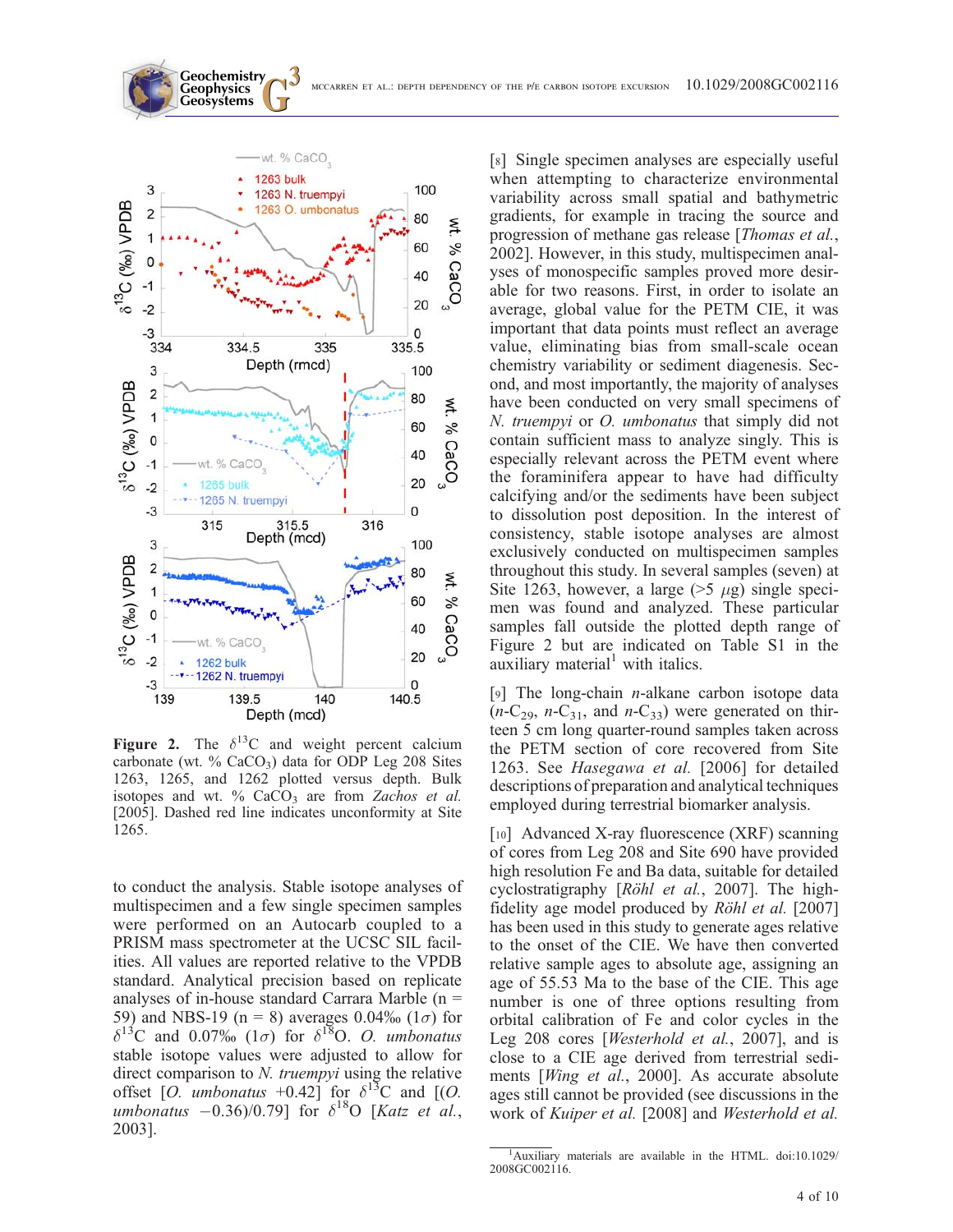



Figure 3. Site 1263  $\delta^{13}$ C and  $\delta^{18}$ O from two species of benthic foraminifera, Nuttallides truempyi and Oridorsalis umbonatus. Temperature estimates are based on the adjusted  $\delta^{18}O$  values using equations of Bemis et al. [1998], assuming an ice free world ( $\delta^{18}O_{SMOW} = -1.0\%$ ). Age model from Röhl et al. [2007].

[2007, 2008]), the absolute number might change in the future, but we are confident that the internal structure and relative relationships of the PETM are robust [Röhl et al., 2007].

[11] XRF scanning data of cores from Site 1265 together with stable isotope data provided conclusive evidence for the presence of a small unconformity at the base of the PETM clay layer. A characteristic spike in Ba concentrations at the PETM can be used as a stratigraphic tool for evaluating the relative completeness of sediment sections across this time interval  $[R\ddot{o}hl$  et al., 2007]. The basal Ba spike is present at sites 690, 1263, and 1262, but not at Site 1265 [ $Röhl$  et al., 2007]. The Ba profiles for the remainder of the CIE and recovery intervals are consistent between all sites [Röhl et al., 2007].

### 3. Results

[12] Benthic foraminifera at all three sites record the CIE across the clay rich layer. However, marked gaps are present in each record due to the absence of specimens within the carbonate-free layer. The thickness of the clay layers, and of the gaps, increases with depth from 5 cm at 1263 to 30 cm at 1262. Foraminifera are absent over 13 cm at 1263 and 38 cm at 1262. The magnitude of the benthic CIE is depth-dependent, decreasing with increasing depth (Figure 2). The deepest Site 1262 shows a CIE of  $-1.5\%$ , the shallowest Site 1263 a CIE of  $-3.5\%$ , with absolute values (minima) of  $\delta^{13}$ C during the CIE of  $-0.4\%$   $\delta^{13}$ C at Site 1262 and  $-2.2\%$   $\delta^{13}$ C at Site 1263, and intermediate values at Site 1265 (Table S1).

[13] The benthic  $\delta^{18}$ O records show excursions from  $-0.6\%$  at Site 1262 to  $-2.4\%$  at Site 1263, with minima of  $\delta^{18}$ O from  $-0.8\%$  at Site 1262 to  $-2.7\%$  at Site 1263 (Table S1); the latter would correspond to a temperature increase of about  $10^{\circ}$ C in the absence of salinity and ice volume effects (Figure 3). These minimum carbon and oxygen isotope values at Site 1263 are the lowest observed at any deep-sea site, and are markedly more extreme than those observed at Site 690, which has considerably less carbonate dissolution (Figure 4).

[14] Though *n*-alkanes could be detected at all the sites, only at Site 1263 were abundances sufficient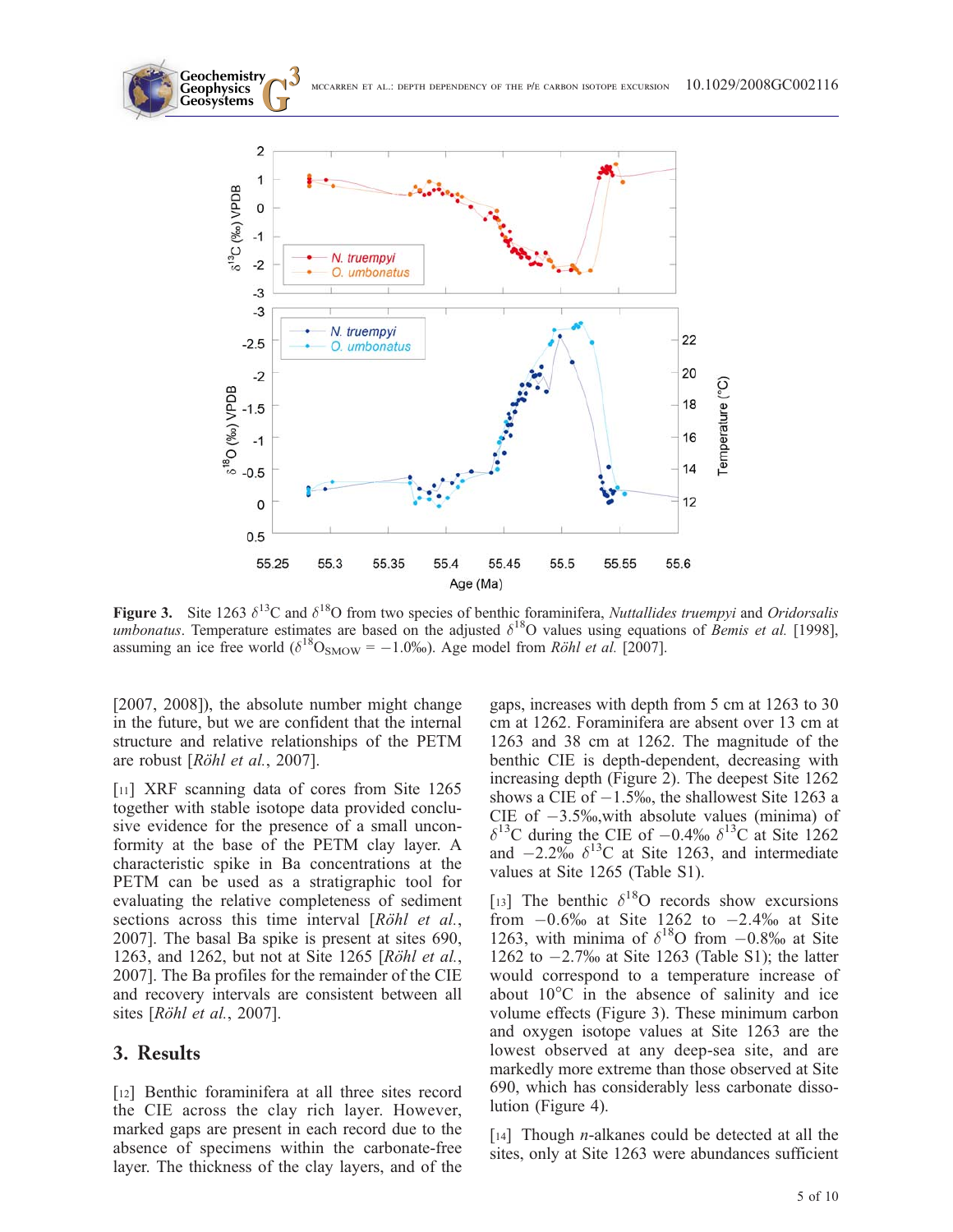**Geochemistry Geosystems G3** mccarren et al.: depth dependency of the p/e carbon isotope excursion 10.1029/2008GC002116 **Geophysics** 3 % VPDB  $\overline{2}$ 1  $\mathbf 0$ 30



Figure 4. Leg 208 benthic  $\delta^{13}$ C and *n*-alkane  $\delta^{13}$ C records versus age along with benthic carbon isotope data from Site 690 [Kennett and Stott, 1991; Kelly et al., 2005]. Site 690 data were generated using multispecimen samples of N. truempyi. Age model from Röhl et al. [2007].

for isotope measurements [Hasegawa et al., 2006]. The magnitude of the CIE measured from  $n-C_{29}$ ,  $n\text{-}C_{31}$ , and  $n\text{-}C_{33}$  was  $-5.1\%$ ,  $-4.3\%$ , and  $-4.9\%$ respectively (Table S2). As in the benthic records, the onset of the CIE spans the interval between 335.42 and 335.94 mcd.

### 4. Discussion

[15] Our isotope records show, as expected, increased truncation of the CIE record with greater depth, and thus confirm the incomplete nature of the pelagic carbonate record of the PETM, even at the least affected (shallowest) Site 1263. On the other hand, these records also indicate that differences between various records might not be due to truncation alone. The magnitude of the benthic CIE, with a minimum of  $-2.29%$  at the shallowest Site 1263, is 1.0% greater than that at Site 690 (Figure 4). Owing to high carbonate accumulation rates, Site 690 is often recognized as having one of the most complete marine records of the PETM [Bains et al., 1999; Röhl et al., 2000, 2007]. Still, its benthic isotope record is incomplete because only reworked specimens of N. truempyi are present in an interval over 20 cm above the benthic extinction horizon. A few analyses of the diminutive species B. ovula (renamed B. kugleri [Thomas, 2003]) from this interval show a minimum  $\delta^{13}$ C value not much lower than that measured in N. truempyi (lowest value  $-1.55\%$  [Thomas et al., 2000]). These *B. ovula* data points probably still undersample the excursion, which is  $\sim$ 4.0% in planktonic foraminifera, because of the low sample resolution. The benthic foraminiferal  $\delta^{13}$ C value at Site 1263 is lower than those in all records compiled by Nunes and Norris [2006], although a value at equatorial Atlantic Site 1258 with a similar paleodepth as  $1263$  is close  $(-2.06\%)$ .

[16] If the record of Site 1263 better approximates the ''true'' globally averaged magnitude of the CIE in dissolved inorganic carbon in the deep-sea reservoir, the CIE cannot have been completely sampled in most bathyal-abyssal records. This deficiency is primarily the result of severe dissolution (as at Site 1262), combined with the ecological absence of benthic foraminifera used in analysis, as at Site 690 [e.g., Thomas, 2003]. This assertion is supported by records from shallow marine sections. Benthic foraminifera in shallow neritic environments, preserved in New Jersey sections with unusually high sedimentation rates, record a CIE of similar, though slightly greater magnitude than that at Site 1263 [Cramer and Kent, 2005; John et al., 2008; Zachos et al., 2006]. In addition, nearly all pelagic sediment cores are affected to some degree by carbonate dissolution, as indicated by the presence of a clay layer (low carbonate), decreased concentration of  $CaCO<sub>3</sub>$ , or partial dissolution and etching of microfaunas [Thomas, 1998]. The clear relation between the magnitude of the CIE and water depth/dissolution intensity at the sites on the Walvis Ridge depth transect confirms that dissolution strongly contributes to truncation of the CIE [Zeebe and Zachos, 2007]. If the actual minimum values of the benthic foraminiferal CIE are not represented in deep-sea records, benthic  $\delta^{13}$ C cannot be used to reconstruct deep-water circulation during the peak of the CIE [Nunes and Norris, 2006].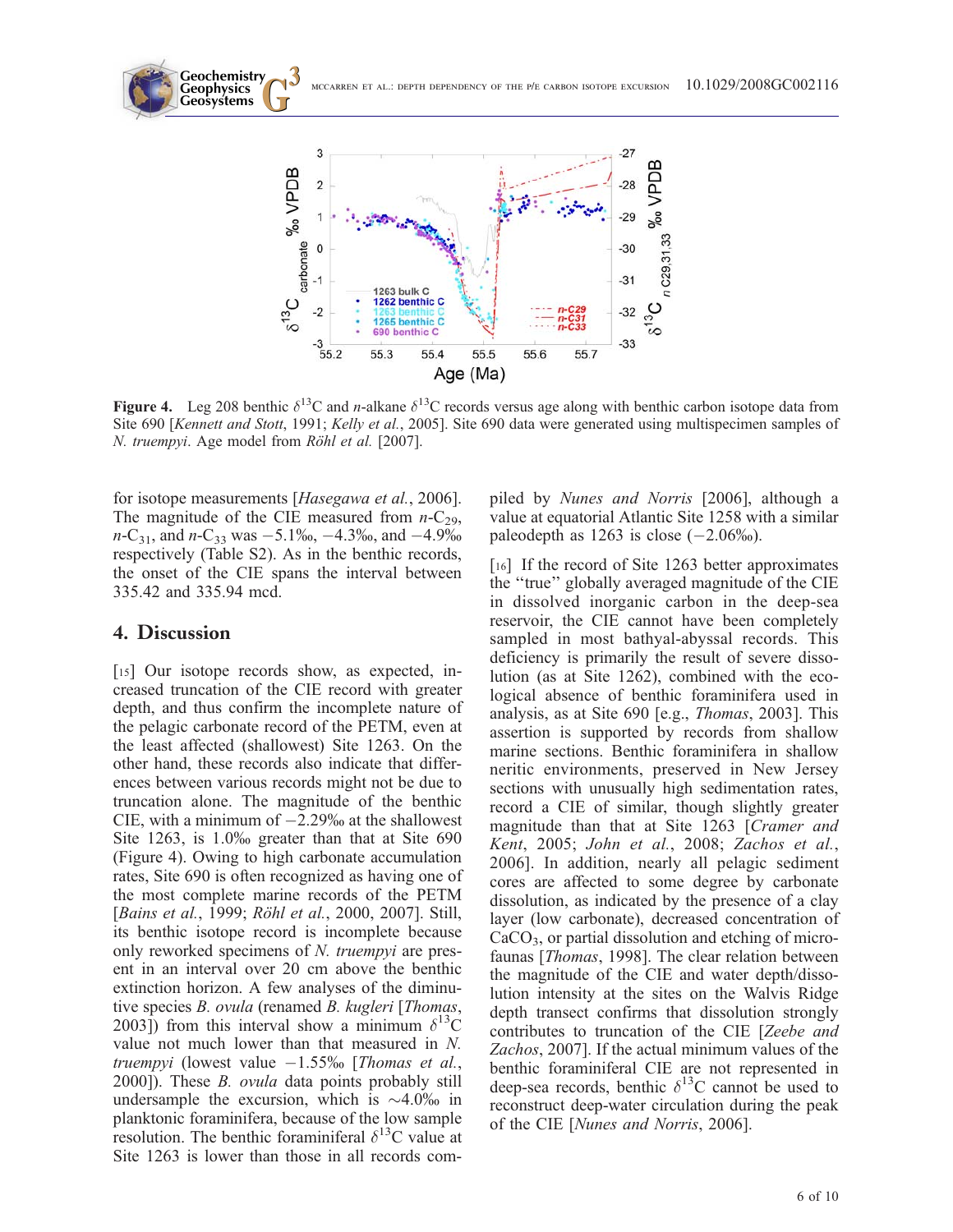

[17] If the average global magnitude of the deep sea CIE was at least  $-3.5\%$ , simple mass balance calculations demand the release of a minimum of 2300 GtC ( $\delta^{13}$ C = -60%) from hydrates to account for the total CIE, and upwards of 3300 GtC with a CIE as extreme as  $-5\%$ . A much greater mass would be required if released from isotopically heavier sources (for example, organic matter at  $-27 \pm 2\%$  [see Archer, 2007; Buffett and Archer, 2004; Higgins and Schrag, 2006; Pagani et al., 2006b]). Several proposed PETM triggers could have worked in concert to force the cumulative magnitude of the CIE. For example, an initial pulse of greenhouse gas emissions from the interaction of magma and carbon rich sediments during the emplacement of massive flood basalts [Storey et al., 2007; Svensen et al., 2004] or from the flood basalts themselves [Eldholm and Thomas, 1993], could help explain why the CIE is so much larger than that of later, otherwise similar hyperthermal events [e.g., Lourens et al., 2005]. A recent modeldata comparison study has suggested that a volume of 6800 Gt of  $-22\%$  carbon, accounting for a 4% CIE, is most consistent with observed trends in carbonate distribution and dissolution [Panchuk et al., 2008].

**Geochemistry Geophysics**

[18] On geologic timescales  $(>10^3$  years), the magnitude of the CIE of the atmosphere should closely match that of the ocean. It is possible that the  $n$ alkane record is biased, amplifying the excursion as recorded in organic biomarkers. Strong odd carbon preference, as measured in  $n$ -alkanes from Site 1263, indicates production by terrestrial plants as leaf waxes [Eglinton and Hamilton, 1967]. The carbon preference index for  $n-C_{29-33}$  at Site 1263 ranges from 4.9 to 12.5 [Hasegawa et al., 2006]. Documented differences in isotopic fractionation between gymnosperms and angiosperms at the PETM [Schouten et al., 2007; Smith et al., 2007] complicate interpretation of the CIE as recorded in terrestrial biomarkers. Analyses of compound specific carbon isotopes in terrestrial organic matter from an Arctic core show a CIE of 3% in gymnosperms at the PETM, but upwards of  $6\%$  change in angiosperm  $\delta^{13}$ C [Schouten et al., 2007]. Without palynological data for Walvis Ridge cores, or even Africa, such artifacts cannot be constrained in the record from Site 1263. Studies of coincident floral macrofaunas and *n*-alkane  $\delta^{13}$ C in terrestrial records in the Bighorn Basin (Wyoming, USA) [Smith et al., 2007] demonstrate an exaggerated CIE at the peak of the PETM, most likely due to the complete collapse of conifer (gymnosperm) populations [Smith et al., 2007]. A similar pattern of floral change in west south Africa would bias the Walvis Ridge record toward a larger CIE, suggesting that the  $\sim 5\%$  excursion in terrestrial biomarkers at Site 1263 represents a maximum value.

[19] The possibility of a diagenetic overprint to explain the low benthic values at Site 1263 during the CIE seems unlikely given that (1) the shells are free of secondary overgrowths, and (2) there is no indication of isotopically depleted diagenetic carbonate in the bulk carbonate carbon isotope record, despite the very low carbonate content in the excursion layer. Is it possible that the benthic CIE at Site 1263 is partly influenced by a local bottom water signal? The  $\delta^{13}$ C values were similar to coeval values at Site 690 (Figure 4), and many other sites [Nunes and Norris, 2006] prior to the CIE, and over the upper portion of the excursion where the records overlap. Unless there is a chronostratigraphic correlation error, one would thus have to assume that the bottom waters at Site 1263 became unusually  $^{12}$ C enriched and negatively offset only during the peak of the CIE. This would require the temporary appearance of a more nutrient rich, possibly low-oxygen water mass in this region of the south Atlantic.

[20] High relative abundances of benthic foraminifera of the genus Bulimina may indicate a high food supply to the seafloor, or the occurrence of suboxic to dysoxic environments in bottom waters [Jorissen et al., 2007; Kaiho, 1994]. At Site 1263 (but not at Site 1262) the relative abundance of buliminid species increased within the CIE, suggesting an increased food supply or lowered oxygenation of bottom waters at the shallower site [e.g., Thomas, 2007]. Relative abundances of other species and estimates of benthic foraminiferal accumulation rates argue against an increased food supply, thus suggesting that the water mass at Site 1263 may have been relatively low in oxygen, and possibly warmer than Sites 1262 and 1265 in view of the observed oxygen isotope values.

[21] Such a water mass may have been derived from a North Atlantic source of water, rich in isotopically light carbon. This water mass could reflect slow input of methane derived carbon or organically derived carbon somewhere in the northern Atlantic basin [e.g., *Katz et al.*, 1999; Svensen et al., 2004]. Alternatively, intermediate depths could be infiltrated by ''old'' water, supplied by a source area in the northern Pacific Ocean [e.g., Bice and Marotzke, 2002]. Both these possibilities would be consistent with the overall gradient in carbonate corrosivity of deep ocean water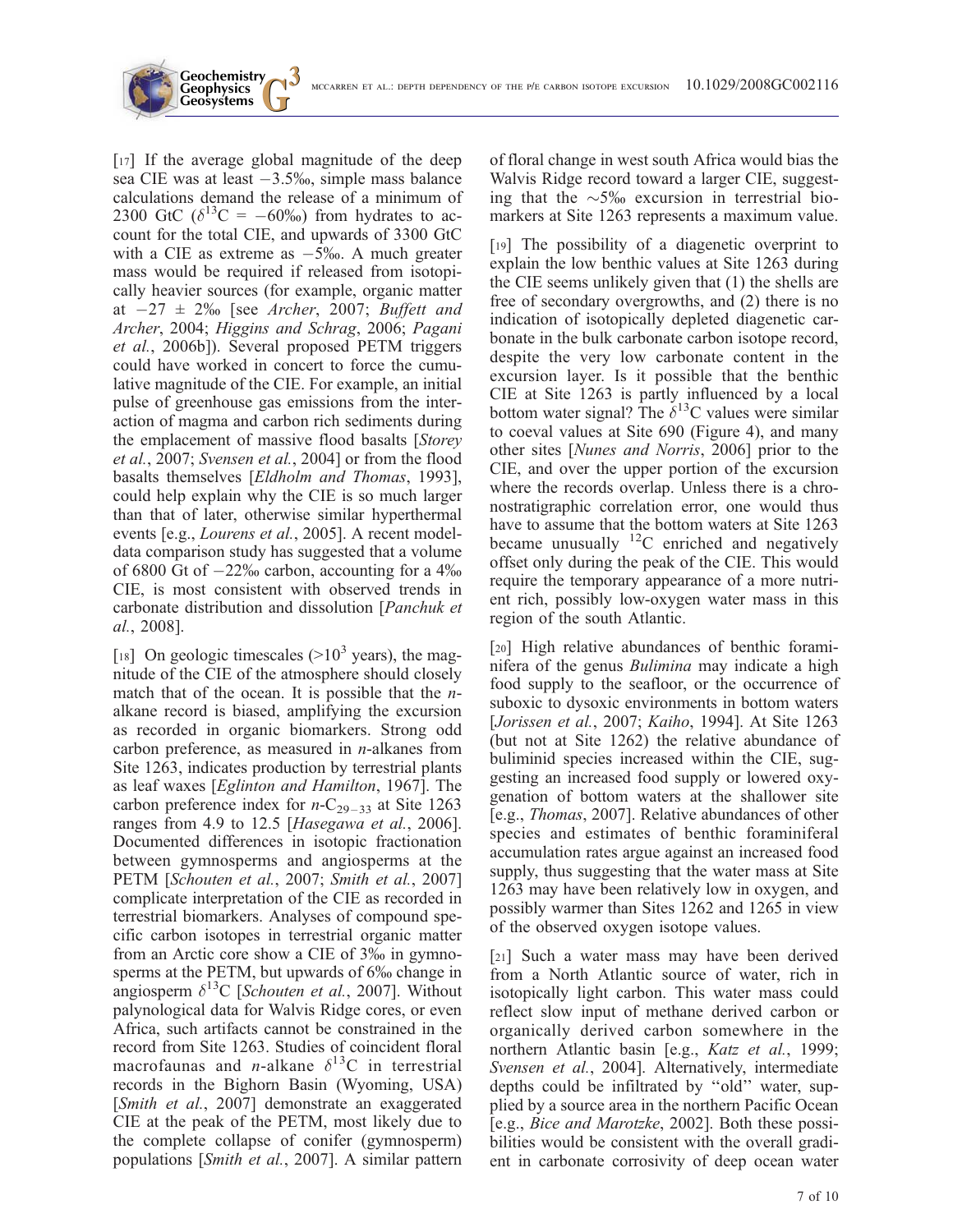

masses, with more corrosive waters in the Atlantic than in the Pacific [Zeebe and Zachos, 2007]. However, modeling of high rates of subaqueous hydrothermal methane release at the PETM in the North Atlantic suggests that methane would reach the atmosphere without being oxidized or dissolved in the water column due to bubble formation [Svensen et al., 2004; Zhang, 2003]. If the water mass was derived from the northern Pacific, it may have taken an unusual route, reaching Site 1263 from the north (between the two American continents), since it did not leave a distinct geochemical fingerprint in the southern ocean (i.e., Sites 689 and 690). Further, the lack of an obvious offset in  $\delta^{13}$ C during the recovery interval where records from separate basins overlap, suggests that this warm,  $O_2$  depleted mass, if present at all, was only present during the most extreme conditions of the PETM.

### 5. Summary and Conclusions

[22] The benthic foraminiferal CIE at three Ocean Drilling Program sites (1262, 1263, and 1265) along the Walvis Ridge transect shows that deepsea records are commonly truncated by dissolution, with increasing truncation at greater depth. Nonetheless, the most complete record at the shallowest location, Site 1263 ( $\sim$ 1500 m paleowater depth), shows the greatest magnitude of the CIE observed to date in deep-sea benthic records  $(-3.5\%)$ , as well as the most extreme  $\delta^{13}$ C for benthic foraminiferal carbonate  $(-2.2\%)$ . The larger magnitude of the benthic CIE might reflect the temporary appearance in the south Atlantic of an intermediate water mass with low  $\delta^{13}$ C values, high temperatures, and possibly low oxygenation. Such a water mass might have been derived from lower latitudes triggered by a transient switch in deep-water circulation, though additional evidence is required to test this. Finally, the onset of the CIE at Site 1263 as recorded by benthic foraminifera is more abrupt than that recorded by the bulk carbonate implying that the more gradual pattern of the CIE in the latter is an artifact of dissolution and reworking. This assertion is supported by strong covariance of the benthic record with a carbon isotope record of terrestrial n-alkanes extracted from the same section.

## Acknowledgments

[23] This research used sediment samples provided by the Ocean Drilling Program (ODP). ODP is sponsored by the U.S. National Science Foundation (NSF) and participating countries under management of Joint Oceanographic Institutions (JOI), Inc. Funding for this research was provided by a Schlanger Ocean Drilling Fellowship, which is part of the NSF sponsored U.S. Science Support Program (USSSP), a U.S. National Science Foundation Biocomplexity Grant (EAR-0120727) to J. Zachos and E. Thomas, and by the Deutsche Forschungsgemeinschaft (DFG) to U. Röhl. We are grateful to J. Dickens and D. C. Kelly for their thoughtful comments on an earlier version of this manuscript, as well as to Louis Derry and Paul Wilson for their careful reviews.

## References

- Archer, D. (2007), Methane hydrate stability and anthropogenic climate change, *Biogeosciences*, 4, 521-544.
- Bains, S., R. M. Corfield, and R. D. Norris (1999), Mechanisms of climate warming at the end of the Paleocene, Science, 285, 724 – 727, doi:10.1126/science.285.5428.724.
- Bemis, B. E., H. J. Spero, J. Bijma, and D. W. Lea (1998), Reevaluation of the oxygen isotopic composition of planktonic foraminifera: Experimental results and revised paleotemperature equations, Paleoceanography, 13, 150-160, doi:10.1029/98PA00070.
- Bice, K. L., and J. Marotzke (2002), Could changing ocean circulation have destabilized methane hydrate at the Paleocene/Eocene boundary?, Paleoceanography, 17(2), 1018, doi:10.1029/2001PA000678.
- Bowen, G. J., et al. (2006), Eocene hyperthermal event offers insight into greenhouse warming, Eos Trans. AGU, 87(17),  $165 - 169$ .
- Buffett, B., and D. Archer (2004), Global inventory of methane clathrate: Sensitivity to changes in the deep ocean, Earth Planet. Sci. Lett., 227, 185 – 199, doi:10.1016/j.epsl. 2004.09.005.
- Cramer, B. S., and D. V. Kent (2005), Bolide summer: The Paleocene/Eocene thermal maximum as a response to an extraterrestrial trigger, Palaeogeogr. Palaeoclimatol. Palaeoecol., 224, 144 – 166, doi:10.1016/j.palaeo.2005.03.040.
- Dickens, G. R. (2003), Rethinking the global carbon cycle with a large, dynamic and microbially mediated gas hydrate capacitor, Earth Planet. Sci. Lett., 213, 169-183, doi:10.1016/S0012-821X(03)00325-X.
- Dickens, G. R., J. R. O'Neill, D. K. Rea, and R. M. Owen (1995), Dissociation of oceanic methane hydrate as a cause of the carbon-isotope excursion at the end of the Paleocene, Paleoceanography, 10, 965 – 971, doi:10.1029/95PA02087.
- Dupuis, C., M. P. Aubry, E. Steurbaut, W. A. Berggren, K. Ouda, R. Magioncalda, B. S. Cramer, D. V. Kent, R. P. Speijer, and C. Heilmann-Clausen (2003), The Dababiya Quarry section: Lithostratigraphy, clay mineralogy, geochemistry and paleontology, Micropaleontology, 49, 41-59, doi:10.2113/49.Suppl\_1.41.
- Eglinton, G., and R. J. Hamilton (1967), Leaf epicuticular waxes, Science, 156, 1322-1335, doi:10.1126/science.156. 3780.1322.
- Eldholm, E., and E. Thomas (1993), Environmental impact of volcanic margin formation, Earth Planet. Sci. Lett., 117(3-4), 319 – 329, doi:10.1016/0012-821X(93)90087-P.
- Hasegawa, T., S. Yamamoto, and L. M. Pratt (2006), Data report: Stable carbon isotope fluctuation of long-chain n-alkanes from Leg 208 Hole 1263A across the Paleocene/ Eocene boundary, Proc. Ocean Drill. Program Sci. Results,  $208, 1 - 11.$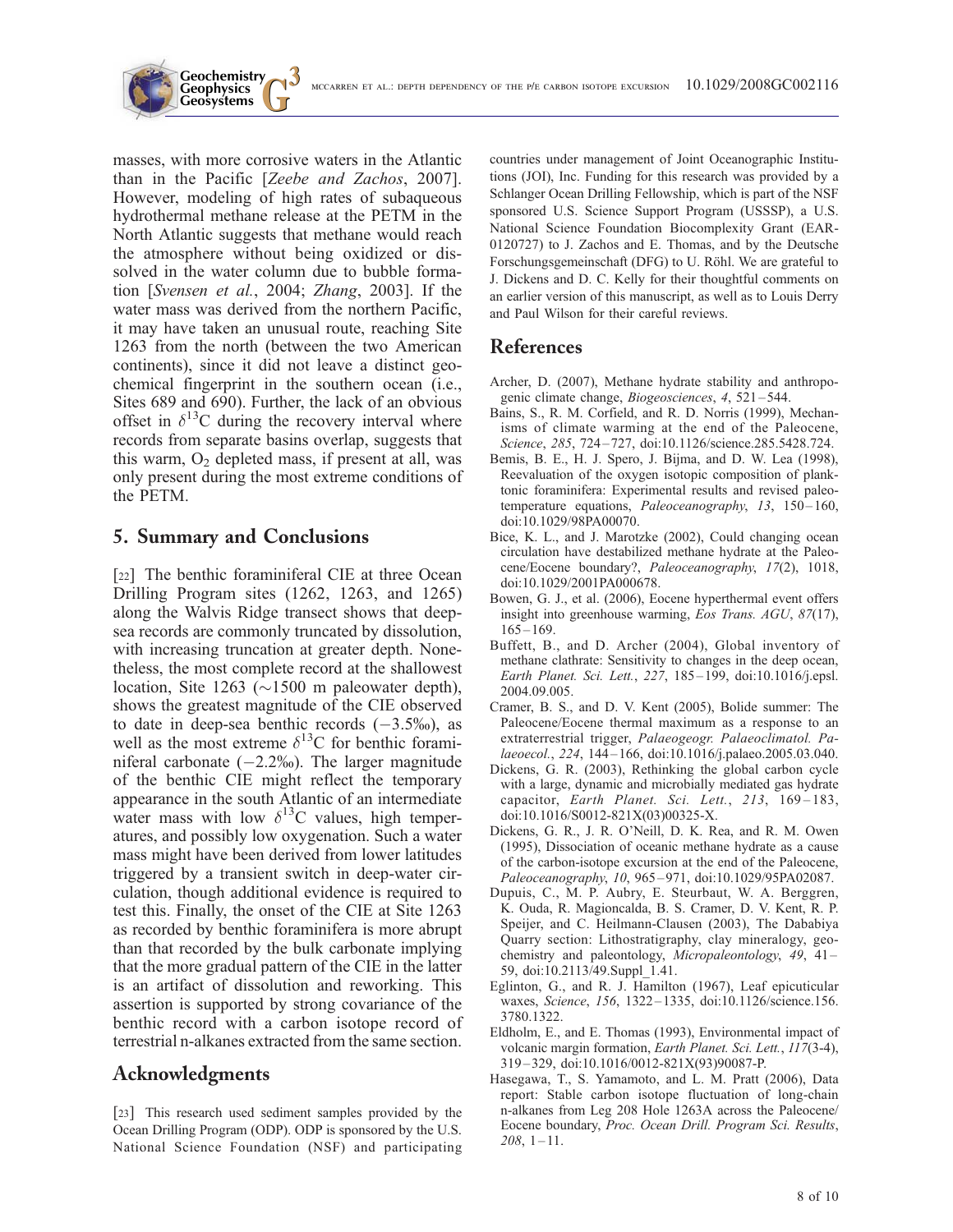Higgins, J. A., and D. P. Schrag (2006), Beyond methane: Towards a theory for the Paleocene-Eocene Thermal Maximum, Earth Planet. Sci. Lett., 245, 523 – 537, doi:10.1016/ j.epsl.2006.03.009.

**Geochemistry Geophysics**

- John, C., S. Bohaty, J. Zachos, A. Sluijs, S. J. Gibbs, H. Brinkhuis, and T. J. Bralower (2008), North American continental margin records of the Paleocene-Eocene thermal maximum: Implications for global carbon and hydrological cycling, Paleoceanography, 23, PA2217, doi:10.1029/ 2007PA001465.
- Jorissen, F. J., C. Fontanier, and E. Thomas (2007), Paleoceanographical proxies based on deep-sea benthic foraminiferal assemblage characteristics, in Proxies in Late Cenozoic Paleoceanography, Part 2, Biological Tracers and Biomarkers, edited by C. Hillaire-Marcel and A. deVernal, pp. 263 – 326, Elsevier, New York.
- Kaiho, K. (1994), Benthic foraminiferal dissolved-oxygen index and dissolved-oxygen levels in the modern ocean, Geology, 22, 719 – 722, doi:10.1130/0091-7613(1994)022< 0719:BFDOIA>2.3.CO;2.
- Katz, M. E., D. K. Pak, G. R. Dickens, and K. G. Miller (1999), The source and fate of massive carbon input during the latest Paleocene thermal maximum, Science, 286, 1531 – 1533, doi:10.1126/science.286.5444.1531.
- Katz, M. E., D. R. Katz, J. D. Wright, K. G. Miller, D. K. Pak, N. J. Shackleton, and E. Thomas (2003), Early Cenozoic benthic foraminiferal isotopes: Species reliability and interspecies correction factors, Paleoceanography, 18(2), 1024, doi:10.1029/2002PA000798.
- Kelly, D. C., J. C. Zachos, T. J. Bralower, and S. A. Schellenberg (2005), Enhanced terrestrial weathering/runoff and surface ocean carbonate production during the recovery stages of the Paleocene-Eocene thermal maximum, Paleoceanography, 20, PA4023, doi:10.1029/2005PA001163.
- Kennett, J. P., and L. D. Stott (1991), Abrupt deep-sea warming, palaeoceanographic changes and benthic extinctions at the end of the Paleocene, Nature, 353, 225 – 229, doi:10.1038/ 353225a0.
- Kuiper, K. F., A. Deino, F. J. Hilgen, W. Krijgsman, P. R. Renne, and J. R. Wijbrans (2008), Synchronizing rock clocks of Earth history, Science, 320, 500-504, doi:10.1126/ science.1154339.
- Kurtz, A. C., L. R. Kump, M. A. Arthur, J. C. Zachos, and A. Paytan (2003), Early Cenozoic decoupling of the global carbon and sulfur cycles, Paleoceanography, 18(4), 1090, doi:10.1029/2003PA000908.
- Lourens, L. J., A. Sluijs, D. Kroon, J. C. Zachos, E. Thomas, U. Röhl, J. Bowles, and I. Raffi (2005), Astronomical pacing of late Palaeocene to early Eocene global warming events, Nature, 435, 1083 – 1087, doi:10.1038/nature03814.
- Moore, T. C., et al. (1984), Site report 527, Initial Rep. Deep Sea Drill. Proj., 74, 237-306.
- Norris, R. D., and U. Röhl (1999), Carbon cycling and chronology of climate warming during the Palaeocene/Eocene transition, Nature, 401, 775 – 778, doi:10.1038/44545.
- Nunes, F., and R. D. Norris (2006), Abrupt reversal in ocean overturning during the Palaeocene/Eocene warm period, Nature, 439, 60-63, doi:10.1038/nature04386.
- Pagani, M., K. Caldeira, D. Archer, and J. C. Zachos (2006a), An ancient carbon mystery, Science, 314, 1556-1557, doi:10.1126/science.1136110.
- Pagani, M., N. Pedentchouk, M. Huber, A. Sluijs, S. Schouten, H. Brinkhuis, J. S. S. Damste, and G. R. Dickens (2006b), Arctic hydrology during global warming at the Palaeocene/ Eocene thermal maximum, *Nature*,  $442$ ,  $671-675$ , doi:10.1038/nature05043.
- Panchuk, K., A. Ridgwell, and L. R. Kump (2008), Sedimentary response to Paleocene-Eocene Thermal Maximum carbon release: A model-data comparison, Geology, 36, 315 – 318, doi:10.1130/G24474A.1.
- Rabinowitz, P. D., and E. S. W. Simpson (1984), Geophysical Site Survey Results on the Walvis Ridge, Initial Rep. Deep Sea Drill. Proj., 74, 795-825.
- Röhl, U., T. J. Bralower, R. D. Norris, and G. Wefer (2000), New chronology for the late Paleocene thermal maximum and its environmental implications, Geology, 28, 927-930, doi:10.1130/0091-7613(2000)28<927:NCFTLP>2.0.CO;2.
- Röhl, U., T. Westerhold, T. J. Bralower, and J. C. Zachos (2007), On the duration of the Paleocene-Eocene thermal maximum (PETM), Geochem. Geophys. Geosyst., 8, Q12002, doi:10.1029/2007GC001784.
- Schmitz, B., F. Asaro, E. Molina, S. Monechi, K. vonSalis, and R. P. Speijer (1997), High-resolution iridium, delta C-13, delta O-18, foraminifera and nannofossil profiles across the latest Paleocene benthic extinction event at Zumaya, Spain, Palaeogeogr. Palaeoclimatol. Palaeoecol., 133, 49-68, doi:10.1016/S0031-0182(97)00024-2.
- Schouten, S., M. Woltering, W. I. C. Rijpstra, A. Sluijs, H. Brinkhuis, and J. S. S. Damste (2007), The Paleocene-Eocene carbon isotope excursion in higher plant organic matter: Differential fractionation of angiosperms and conifers in the Arctic, Earth Planet. Sci. Lett., 258, 581-592, doi:10.1016/j.epsl.2007.04.024.
- Smith, F. A., S. L. Wing, and K. H. Freeman (2007), Magnitude of the carbon isotope excursion at the Paleocene-Eocene thermal maximum: The role of plant community change, Earth Planet. Sci. Lett., 262, 50 – 65, doi:10.1016/j.epsl.2007. 07.021.
- Storey, M., R. A. Duncan, and C. C. Swisher (2007), Paleocene-Eocene thermal maximum and the opening of the northeast Atlantic, Science, 316, 587-589, doi:10.1126/science. 1135274.
- Svensen, H., S. Planke, A. Malthe-Sorenssen, B. Jamtveit, R. Myklebust, T. R. Eidem, and S. S. Rey (2004), Release of methane from a volcanic basin as a mechanism for initial Eocene global warming, Nature, 429, 542-545, doi:10.1038/nature02566.
- Takeda, K., and K. Kaiho (2007), Faunal turnovers in central Pacific benthic foraminifera during the Paleocene-Eocene thermal maximum, Palaeogeogr. Palaeoclimatol. Palaeoecol., 251, 175 – 197, doi:10.1016/j.palaeo.2007.02.026.
- Thomas, D. J., T. J. Bralower, and J. C. Zachos (1999), New evidence for subtropical warming during the late Paleocene thermal maximum: Stable isotopes from Deep Sea Drilling Project Site 527, Walvis Ridge, Paleoceanography, 14, 561 – 570, doi:10.1029/1999PA900031.
- Thomas, D. J., J. C. Zachos, T. J. Bralower, E. Thomas, and S. Bohaty (2002), Warming the fuel for the fire: Evidence for the thermal dissociation of methane hydrate during the Paleocene-Eocene thermal maximum, Geology, 30, 1067– 1070, doi:10.1130/0091-7613(2002)030<1067:WTFFTF> 2.0.CO;2.
- Thomas, E. (1998), Biogeography of the Late Paleocene benthic foraminiferal extinction, in Late Paleocene and Early Eocene Climatic and Biotic Events in the Marine and Terrestrial Records, edited by M. P. Aubry et al., pp. 214 – 242, Columbia Univ. Press, New York.
- Thomas, E. (2003), Extinction and food at the seafloor: A high-resolution benthic foraminiferal record across the initial Eocene thermal maximum, Southern Ocean Site 690, in Causes and Consequences of Globally Warm Climates in